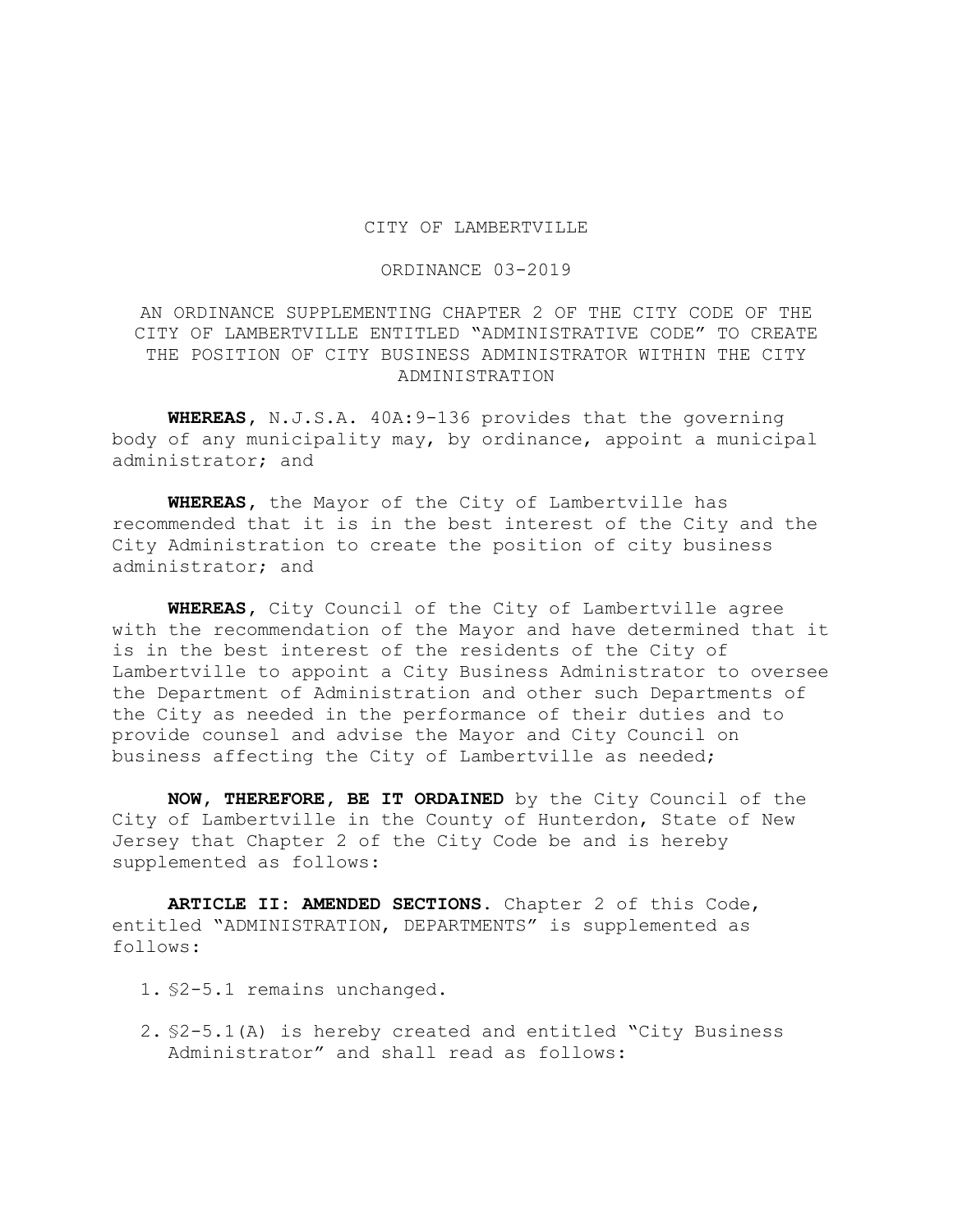- 1. Appointment and compensation. The Administrator shall be appointed by and to serve at the pleasure of the Mayor. The Administrator shall receive such compensation as shall be prescribed by the Salary Ordinance. The Administrator need not be a resident of the City of Lambertville.
- 2. General powers and duties. Under the direction and supervision of the Mayor, the Administrator shall be the administrative officer of the municipality. The Administrator shall serve as the Personnel Officer and shall have the authority, except for the Police Department, to hire, transfer, promote, demote and discharge any employees, subject to approval of the Mayor. The Administrator shall have the authority to impose lesser forms of discipline than demotion or discharge without the approval of the Mayor and City Council, subject to any applicable ordinances of the City or laws of the State. The Administrator shall serve as the Purchasing Agent of the municipality, unless and until the City Council shall authorize the appointment of a Purchasing Agent. The Administrator shall, to the extent permitted by law:
	- a) Keep the Mayor advised of the financial condition of the municipality and make reports to the governing body as requested by the Mayor or Council.
	- b) Study the governmental and administrative operations and needs of the municipal government and prepare and recommend to the Mayor and Council necessary and desirable plans and programs to meet present and foreseeable needs.
	- c) Any time he or she deems, investigate, at the direction of the Mayor or Council, the affairs of any office or department of the municipality.
	- d) Manage and resolve inquiries and complaints concerning affairs affecting the City government, provide information and assistance and remedy or cause to be remedied the source of any just complaint.
	- e) Perform such other duties as may be required of him/her by ordinance or resolution of the City Council.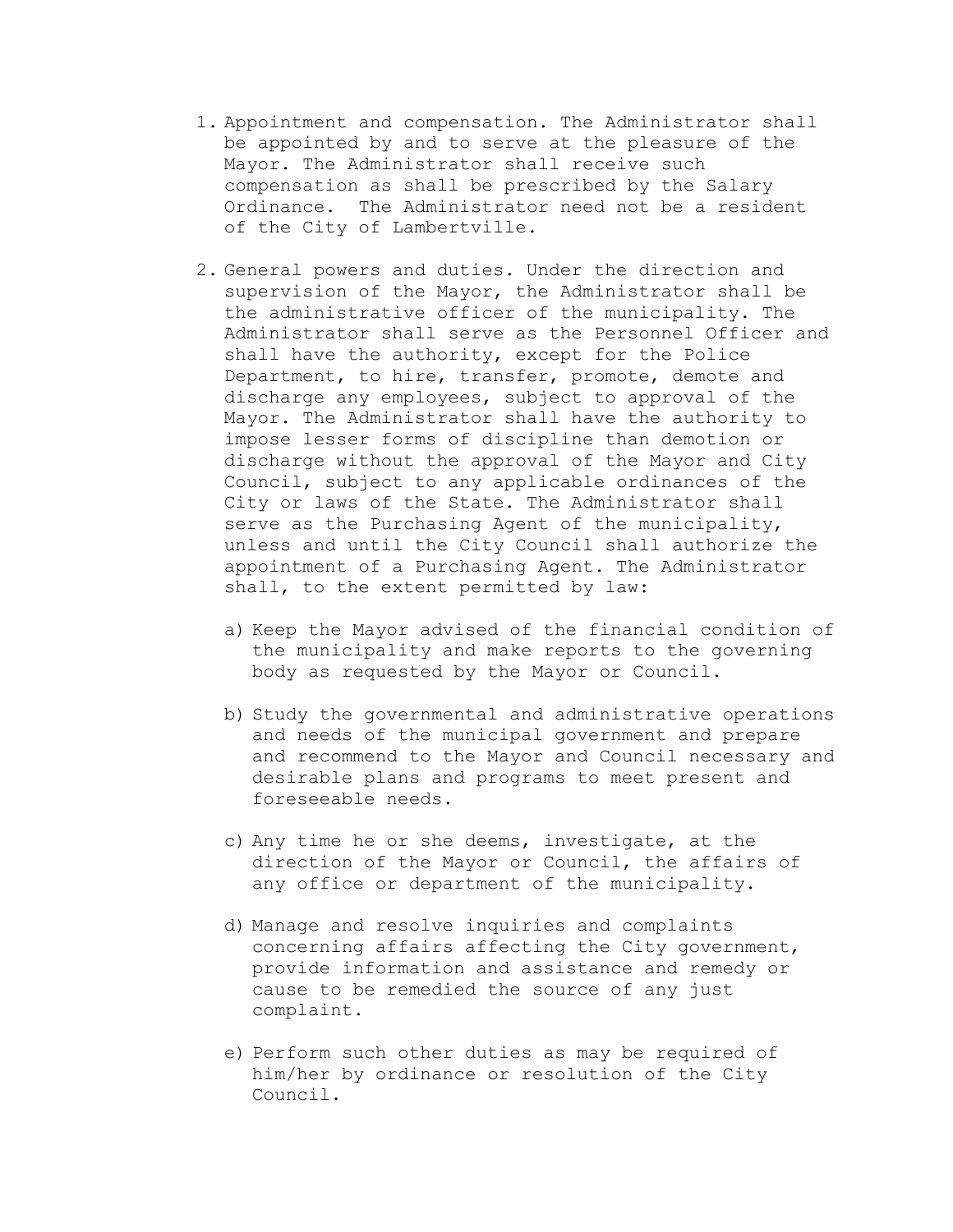- 3. Administrative supervision and direction. The Administrator, to the extent permitted by law, shall be empowered to:
	- a) Direct and supervise the office of Administration, Finance and other departments or offices that may be created by the governing body, and have consultation with and input from those departments for the sound personnel policies and administrative practices.
	- b) Audit all bills and vouchers for payment prior to final approval by the City Council.
	- c) Maintain a continuing review and analysis of budget operations, work programs and costs of municipal services.
	- d) Establish for working personnel vacation and sick leave schedules and appropriate records and reports any applicable ordinances of the City or laws of the State.
	- e) Recommend, implement and enforce the procedures and policies of the Department of Administration, Finance and other departments or offices that may be created by the governing body.
- 3. §2-5.2 entitled "Department Heads and Subordinates" is amended and shall read as follows:
	- a. The head of each department, with the exception of the Department of Public Safety, shall be a Director appointed by the Mayor, with the advice and consent of Council.
	- b. The head of the Department of Finance shall have the title of Chief Financial Officer, and the City Business Administrator, Director of the Department of Administration.
	- c. The Mayor shall recruit, select and appoint persons qualified by training and experience for their respective office as department heads.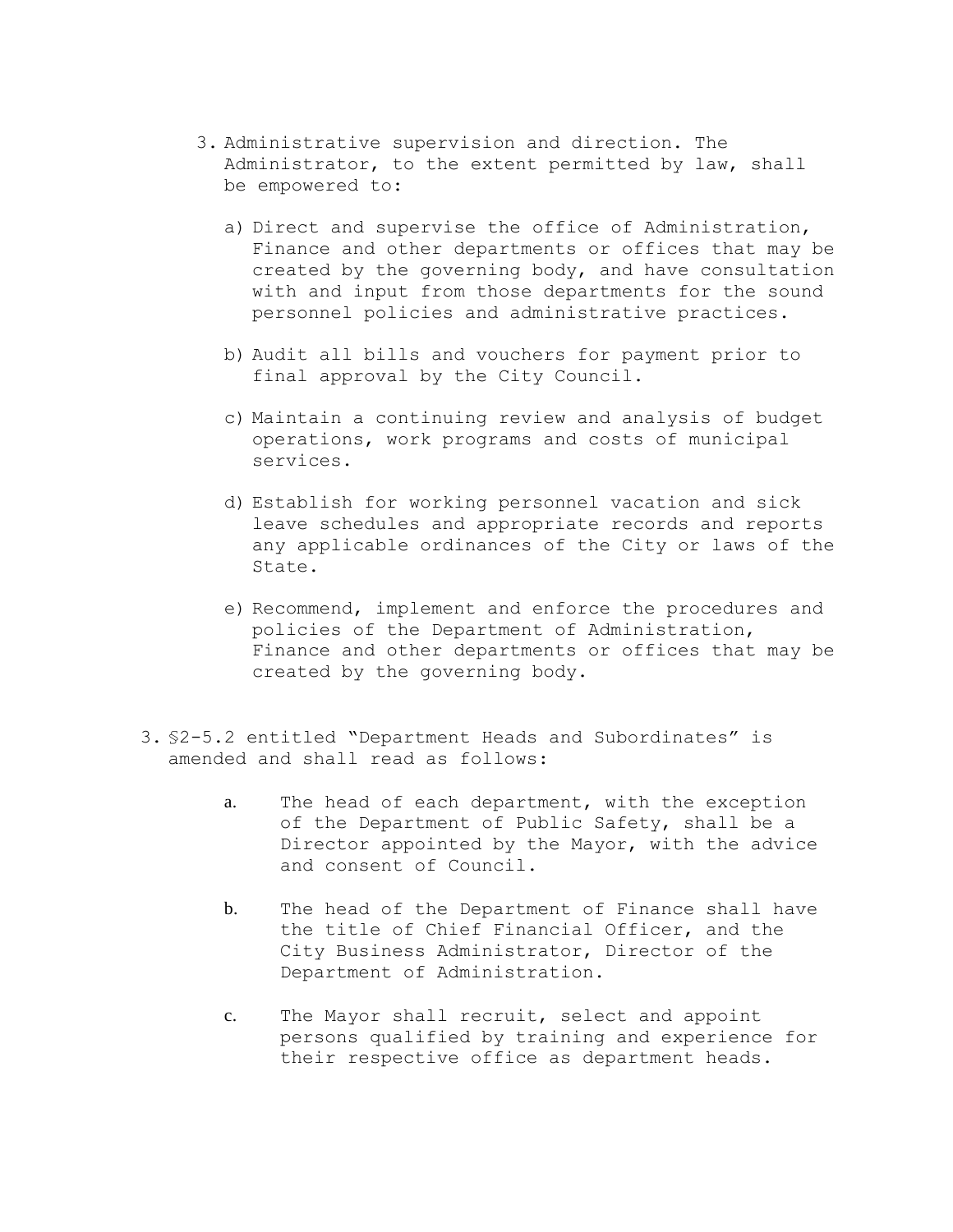- d. Each department head shall serve during the term of the Mayor appointing him/her, unless removed from office by the Mayor, and shall continue to serve until a successor is appointed and qualified.
- e. Each department head shall serve at the pleasure of the Mayor.
- f. Personnel subordinate to the Director of a department shall be appointed by the Director with the approval of the Mayor, except as otherwise provided by this Code, and shall serve during the term of the Mayor by whom they are appointed, unless otherwise provided by the Charter, general law, this Code or other ordinances.
- g. Personnel subordinate to the Director of a department may be removed by the Director with the approval of the Mayor, unless otherwise provided by the Charter, general law, this Code or other ordinances.
- h. Nothing in this Code shall be construed to prevent the Mayor from appointing to any position for which the Mayor has the responsibility of making appointments, any otherwise qualified person, including him/herself or herself, Council members or other municipal officers, except as specifically prohibited by the Charter, general law or this Code.
- i. The Mayor shall send to Council the names of his or him/her appointees to the position of department heads within forty-five (45) days of assuming office.
- j. Council shall act when required by the Charter, this Code or general law, on appointments of department heads within fifteen (15) days of assuming office.
- k. No new department, division, office, officer or employee position shall be created except by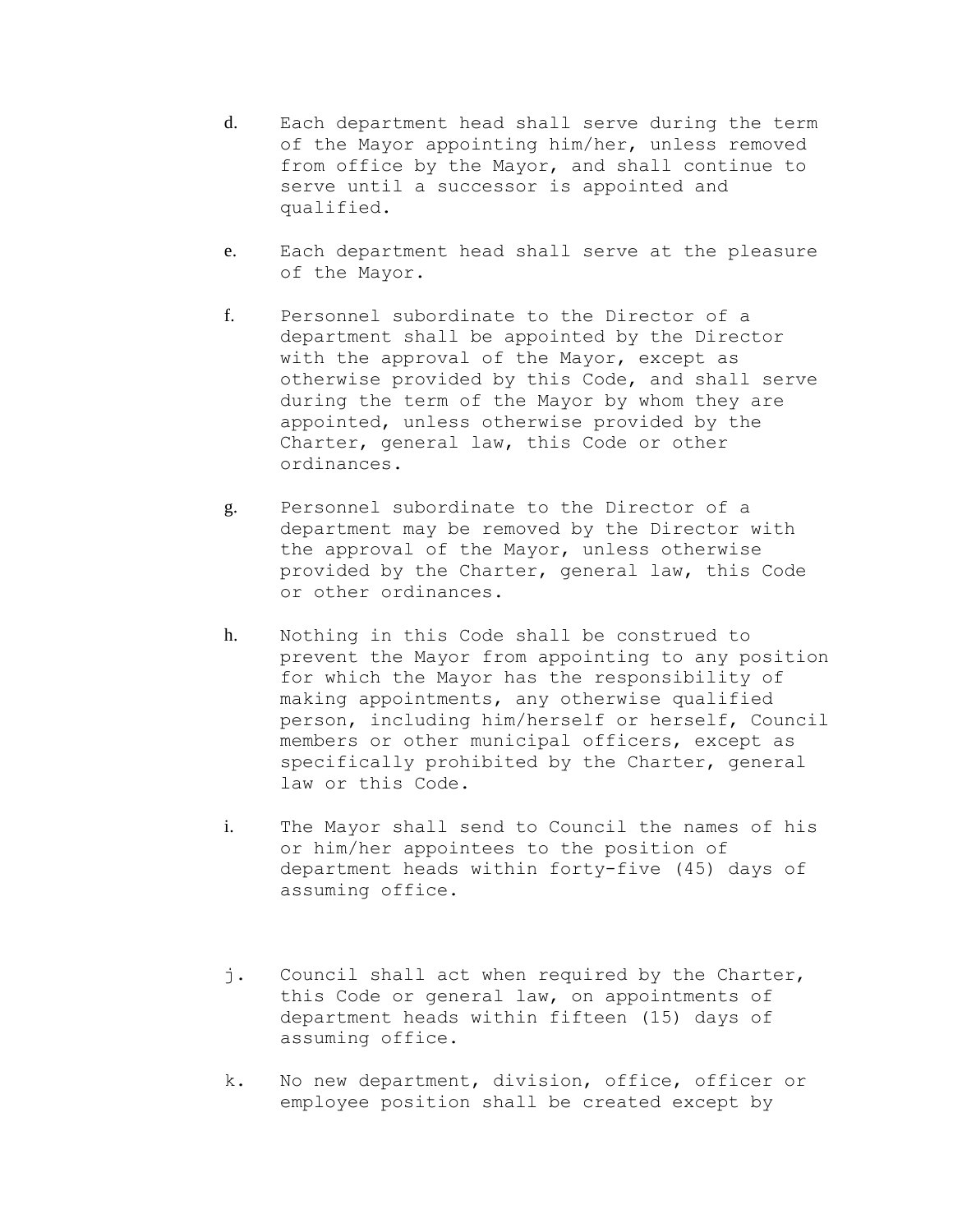action of the Council, and no existing department, division, office, officer or employee position shall be abolished except by action of the Council; the creation and/or the abolition of any position by Council shall be specifically noted as appropriate in the annual budget; and any ordinance establishing a new department, division, office, officer or employee position shall include a statement of the powers, duties and responsibilities of the function therein created, and this Code shall be appropriately amended.

4. §2-5.3 entitled "Interim Appointments" is amended and shall read as follows:

> Whenever a vacancy exists in any office required by the Charter or by this Code to be filled by the Mayor with the advice and consent of Council and there is no holdover incumbent, the Mayor may temporarily fill such vacancy, in the absence of any contrary provision in the Charter or in this Code, by appointing an acting officer, including the designation of him/herself or herself as an acting department head in the event of a vacancy in such office. Such appointee shall have all of the functions, powers and duties of the office until it shall be permanently filled. Any such appointment shall terminate not later than sixty (60) days after the date of the appointment, unless the Council shall by resolution authorize one (1) or more extensions of such a period.

5. §2-5.4 entitled "Powers and Duties of Department Heads." is amended and shall read as follows:

The head of each department, under the supervision of the Mayor and subject to the Charter and to this Code, shall:

a. Prescribe the internal organization of the department and the duties of subordinate officers and employees within the department with the approval of the City Business Administrator, except as provided by the Charter, this Code or by ordinance.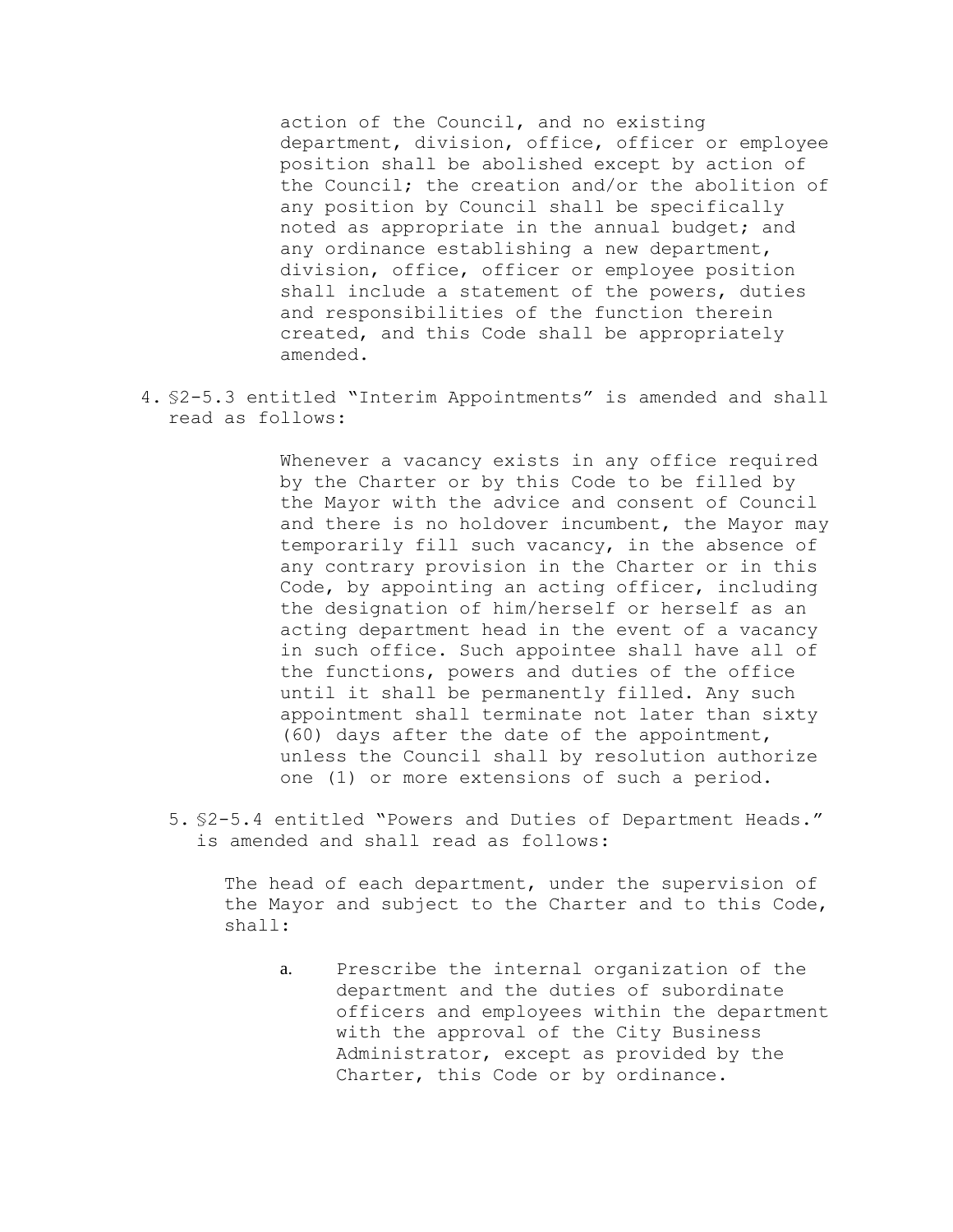- b. Ensure that all powers, functions and duties assigned to the department are carried out with diligence.
- c. Operate his or her department in an efficient and effective manner.
- d. Report in writing to the Mayor and City Business Administrator recommendations for improving departmental performance, requirements of the department and the results of the assignments made to the department.
- e. Report promptly to the Mayor, City Business Administrator and to the Chief Financial Officer projected deviations in the financial performance of the department.
- f. Report at least monthly to the Mayor and Council, in such form as shall be approved by the Mayor, on the work of the department during the preceding month.
- g. Cooperate with the Mayor, City Business Administrator, Chief Financial Officer and Council in the preparation of the annual budget, providing supporting information for all budgetary requirements and explanation of all deviations from previous budgets.
- h. Assign, with the City Business Administrator's approval, functions, powers and duties to subordinate officers and employees within the department and modify such assignments as need appears.
- i. Assign priorities to the conduct of the functions, powers and duties allocated to the department.
- j. Supervise the work of the department through the divisions established by this Code and supervise and direct the work of the employees of the department.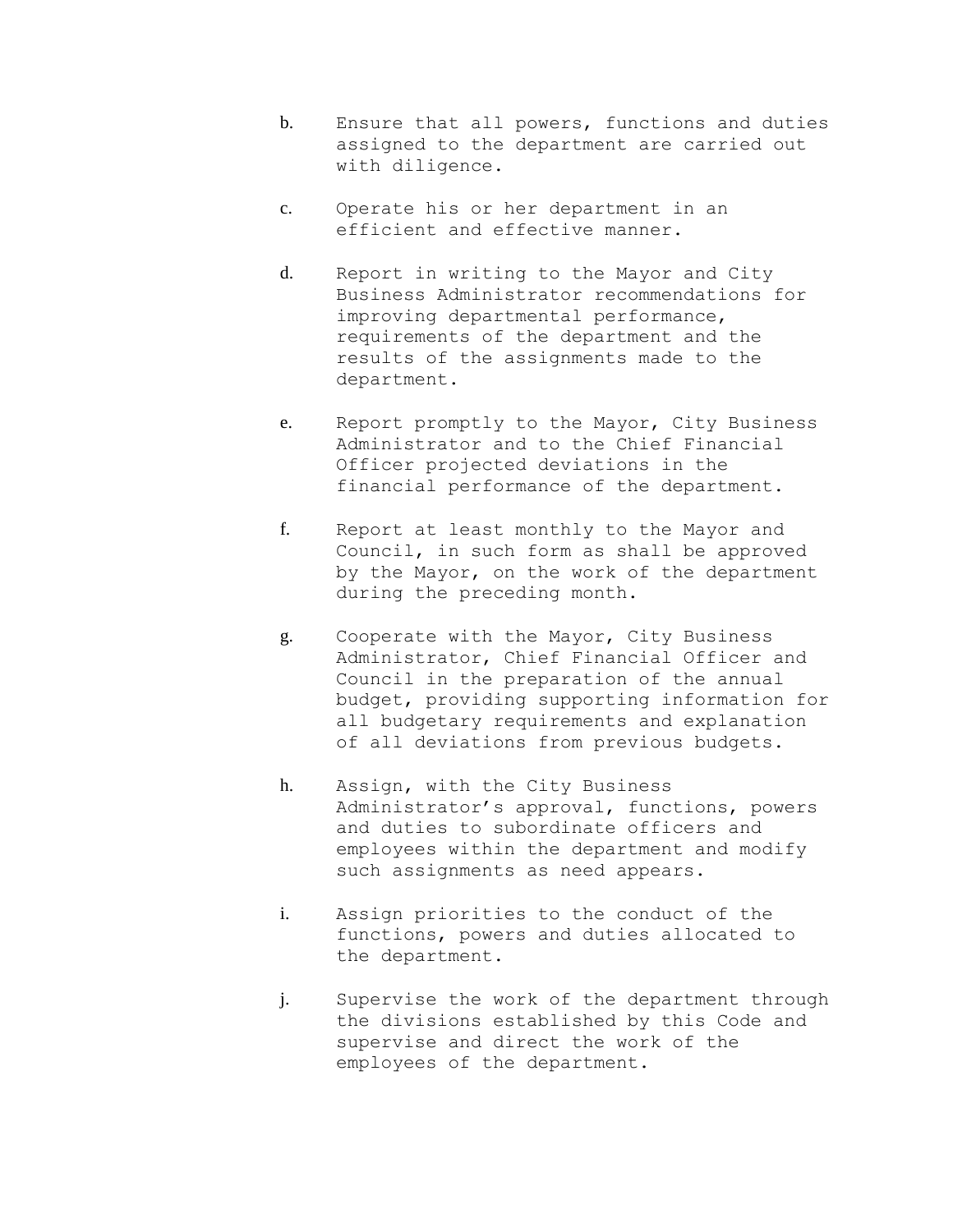- k. Delegate to other officers or employees of his department such of his or her powers as he or she may deem necessary for efficient administration and operation.
- 1. Prohibit the expenditure of municipal funds or the commitment of municipal funds by the department except as provided by law.
- m. Provide liaison with other departments, divisions, boards, etc., as required for the efficient and effective operation of the administrative branch.
- n. Familiarize him/herself or herself with general law affecting his or her department and with funds available for the performance of the functions of his department from sources outside the City.
- 6. §§2-5.5 through 2-6.1 remain unchanged.
	- 7. §2-7.1 entitled "Administrative Divisions" is amended and shall read as follows:
		- a. Under the supervision of the Mayor as chief executive, there shall be a Department of Administration, the head of which shall be the City Business Administrator. Within the Department there shall be the following divisions:
			- 1. Division of Municipal Operations.
			- 2. Department of Finance.
			- 3. Office of the City Clerk.
			- 4. Division of Law.
		- b. *Departmental Powers and Duties Generally.* The Department shall assist the Mayor in the direction and supervision of the departments established by this Code; coordinate the operation and administration of the various departments, divisions and agencies of the City government; conduct the business operations of the City and perform such other duties as the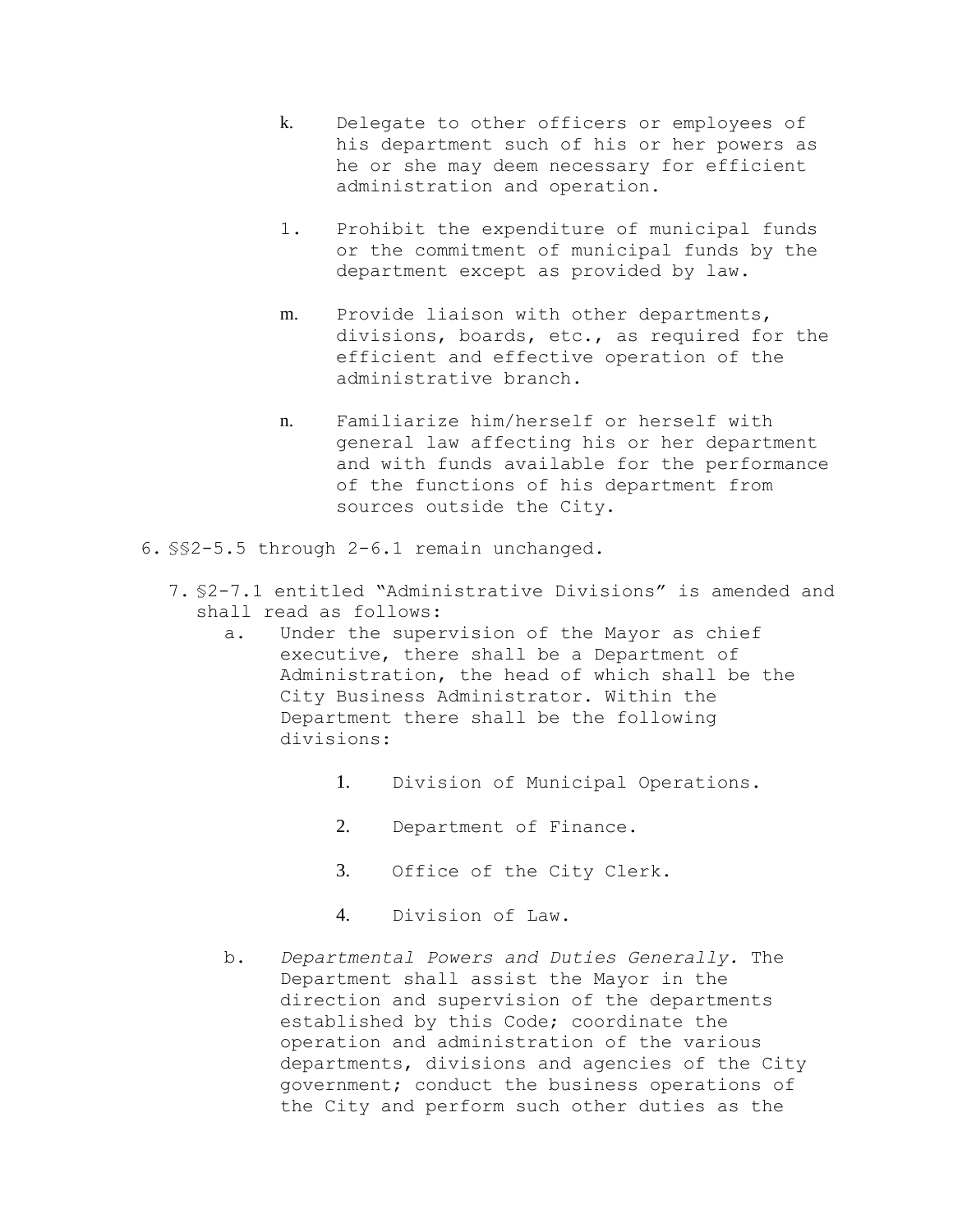Mayor may designate. With respect to the statutory agencies herein designated, the Department shall have the authority of overseeing such agencies and the departments herein established.

8. §2-7.2 entitled "Division of Municipal Operations" is amended and shall read as follows:

> Within the Department there shall be a Division of Municipal Operations, the head of which shall be the City Business Administrator. The Division shall include such other personnel as shall be authorized by ordinance.

a. *Powers and Duties.* Under the supervision of the Business Administrator, the Division shall:

- 1. Maintain operating reports of the various departments, divisions, offices and agencies of the municipal government.
- 2. Collect, report upon and turn over to the Chief Financial Officer all fees for which no other collection procedures are established by general law or by this Code.
- 3. Maintain financial records of City operations.
- 4. Prescribe and enforce rules and regulations for the efficient management of the City government, subject to the Charter and to this Code.
- 5. Develop and enforce sound personnel and purchasing practices and procedures for all of the departments, divisions, offices and agencies of the City government.
- 6. Assist the Mayor in coordinating the operation and administration of the departments herein established.
- 7. Maintain a continuing review and analysis of budget operations, work programs and costs of municipal services, including an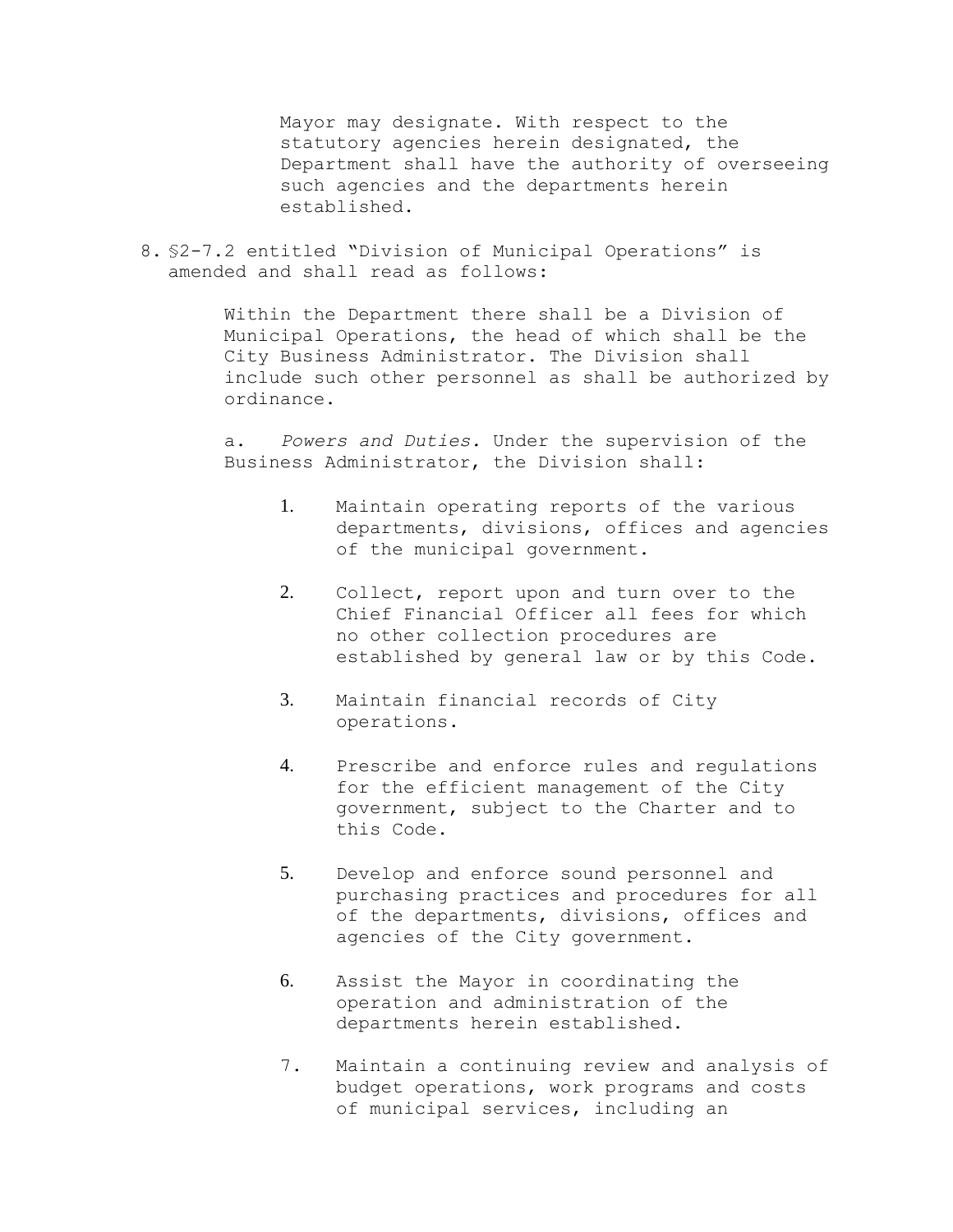inventory and depreciation schedule of all property owned by the City.

- 8. Have custody of all City property, real or personal, not assigned in other departments, and assign such property within the departments.
- 9. Perform such other duties as may be prescribed.

b. *Preparation of Budget.* The Division shall prepare the budget document.

- 1. On or before November 1 of each year, each department head shall submit to the Department of Administration requests for appropriation for the ensuing budget year, including a statement of departmental programs, expenditures and employees for the last-completed fiscal year as estimated, together with the departmental request for the ensuing fiscal year. Significant deviation of the requested amount from the amount currently budgeted shall be accompanied by explanatory information. In a separate capital section, the departmental requests shall also set forth the estimated capital needs and appropriation requests for capital purposes of the department for the then-current fiscal year and for the two (2) ensuing fiscal years.
- 2. The Division of Municipal Operations shall compile and evaluate the requests for appropriations received from the department heads, for consideration by the Mayor. During the month of November, each department head shall appear before the Mayor and the Finance Committee of Council for hearings on the various requests.
- 3. On or before December 15 of each year, the Chief Financial Officer shall prepare estimates of property and nonproperty tax revenues which may be anticipated for the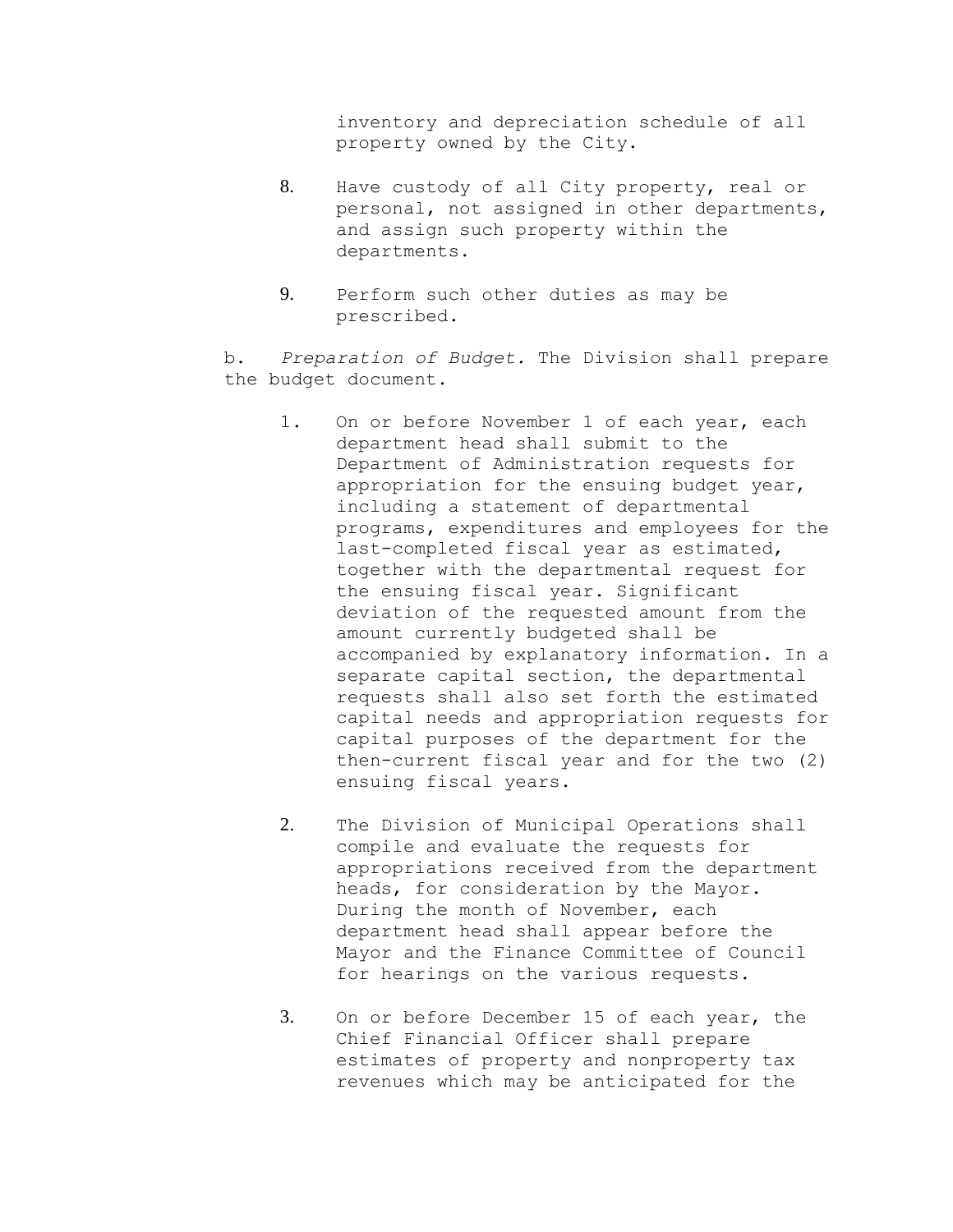support of the budget for the ensuing fiscal year.

- 4. On or before the 31st day of January, the Mayor shall submit the proposed budget to the Council. After consideration by the Council, there shall be appended to the budget a detailed analysis of all items of expenditure and revenue. Said analysis shall include for each line item a comparison of the amounts budgeted for the current year and the amounts budgeted and expended in the previous year.
- 5. There shall be appended to the budget document a capital section which shall include a budget of capital projects proposed or continued for the current budget year, together with a forecast of capital needs for the ensuing year.
- *c. Adoption of Budget.* The budget shall be considered, approved and adopted after public hearing and certification by the Director of Local Government Services in accordance with Local Budget Law.
- *d. Operation of Budget.*
	- 1. The Mayor and City Business Administrator, as head of the Department of Administration, shall supervise the administration of each annual budget. Quarterly, or such other periodic allotments of appropriations as may be deemed desirable, shall be established. Each department shall administer its expenditures within the limits of such allotments.
	- 2. No deficits may be incurred within a department. However, upon consultation with the Finance Committee and approval of Council, priorities and allotments may be shifted within the confines of an annual budget.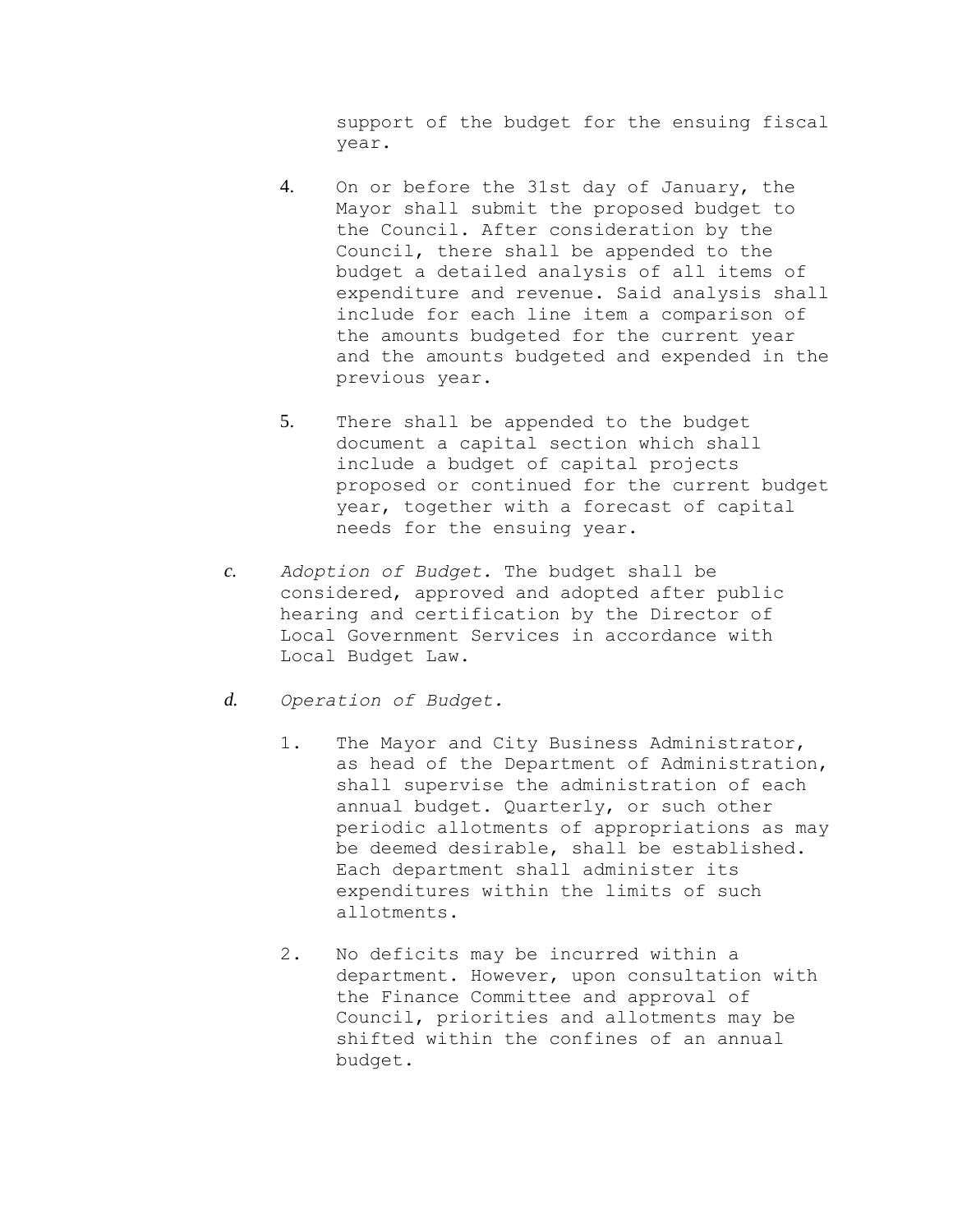- e. *Purchasing.* All purchases of any supplies, materials or equipment or contractual services for a department shall be made by the Department of Administration pursuant to a written request from the head of the department whose appropriation will be charged and the certification of the Chief Financial Officer that a sufficient unencumbered balance of appropriation is available to pay therefor. All such purchase contracts shall conform to applicable requirements of State statutes for competitive bidding. Except as the City Council may authorize in case of emergency, no purchase shall be made and no bill, claim or voucher shall be approved unless the procedures prescribed by or pursuant to this Code has been followed.
	- 1. Award of Contracts. Where contracts are let to public bidding the Council may, upon recommendation from the head of the department whose appropriation will be charged, let the contract in the manner prescribed by law. Any such contract shall be executed in the manner provided by this Code and by general law.
	- 2. Purchase by Quotation. Where purchases in excess of one thousand (\$1,000.00) dollars are made without competitive, bidding, the department head shall obtain, wherever possible, at least three (3) price quotations for the items to be purchased and shall attach them to the voucher submitted to the Chief Financial Officer for approval as required by subsection 3-11.1. Wherever circumstances permit, the purchase shall be made from the lowest of such quotations.
	- 3. Emergency Purchases. The City Business Administrator shall establish a procedure for the purchase of any item or items required for the immediate protection of the public health, safety or welfare, which will permit such emergency purchases to be made for specific purposes in a manner other than that prescribed by this Article.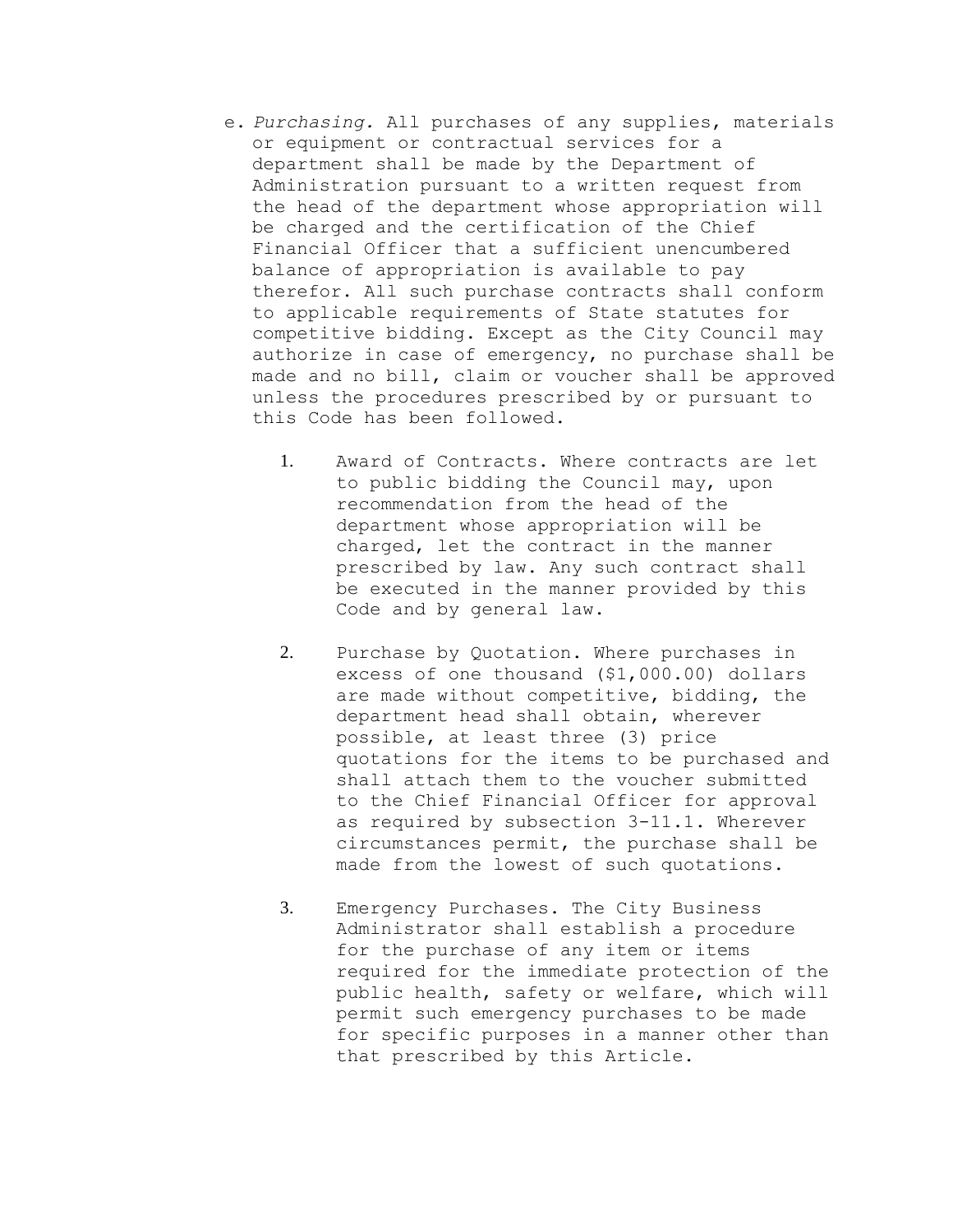- 4. Acceptance of Material. Upon delivery of materials purchased, the receiving department shall immediately inspect said materials as to quantity, quality and condition in accordance with the purchase order and shall immediately notify the Department of Administration.
- 5. Purchasing of Capital Items. All requisitions for capital items shall include references to the appropriate line item in the budget.
- f. *Personnel.* The Division shall supervise the hiring policy of the City as herein established and shall receive and distribute applications for employment, schedule interviews and maintain personnel files and records for all employees of the City.
- 9. §2-7.3 remains unchanged.
- 10. §2-7.4 entitled "Office of the City Clerk" is amended and shall read as follows:

Within the Department there shall be the Office of the City Clerk, the head of which shall be the City Clerk, who shall be appointed by the Mayor with the advice and consent of Council. The Clerk shall be the Clerk of the Council, perform such functions as may be required by law of Municipal Clerks generally and perform such other duties as may be prescribed for Clerk of the Council by Article III of this Chapter and have such other powers and duties as Council may prescribe, including:

- 1)Maintaining records of ordinances and resolutions of the Council.
- 2)Receiving and replying to inquiries and complaints concerning affairs affecting the City government in coordination with the City Business Administrator.
- 3)Serving as Clerk of the Council. He or she shall attend all meetings of the Council and shall keep the minutes of the proceedings of the Council.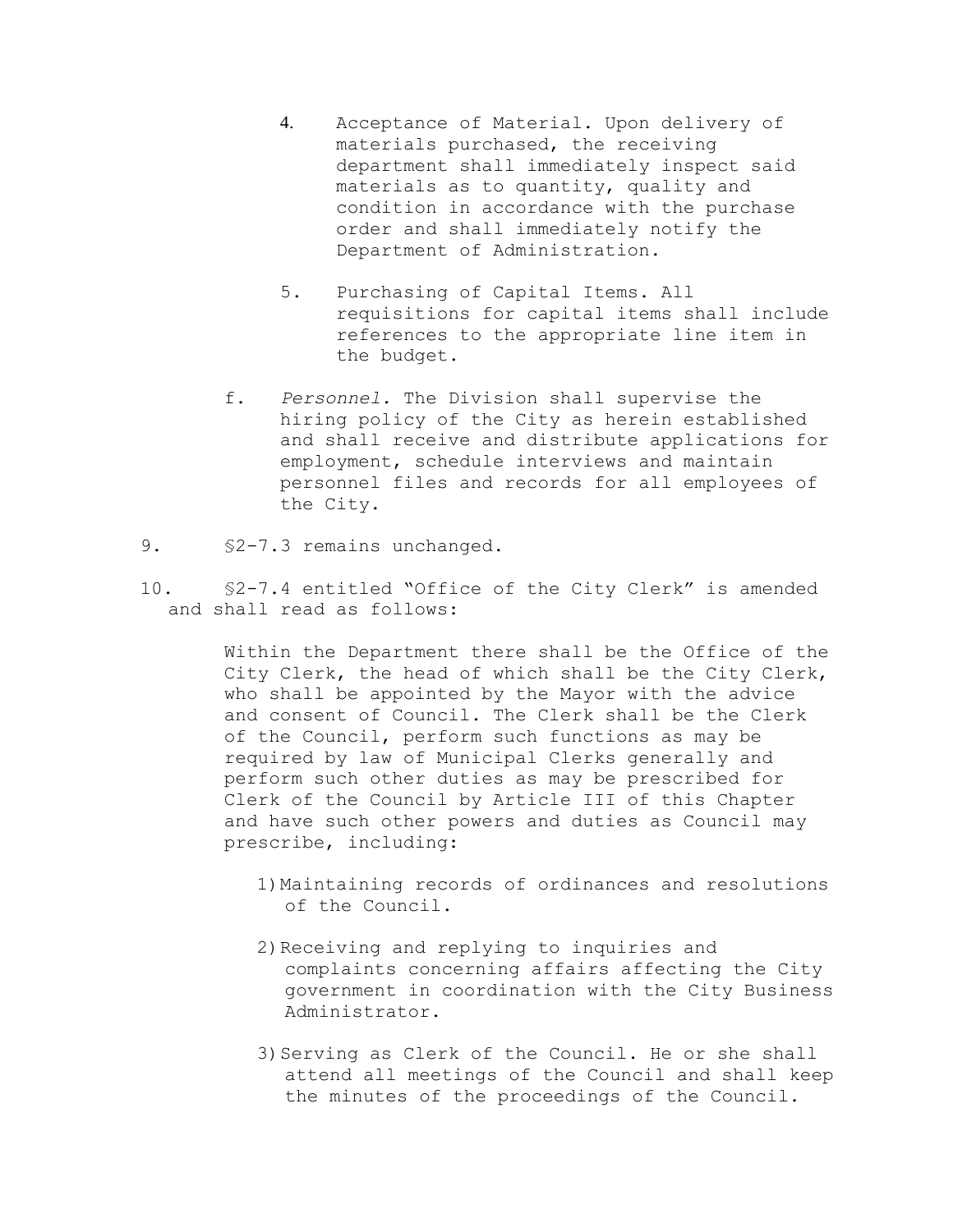- 4)Ensuring the custody of and shall safely keep all records, books and documents of the City, except those committed by Charter or ordinance to any other office or transferred thereto by the Business Administrator. He or she shall, upon request and upon the payment of the fees prescribed therefor by resolution of the Council for the use of the City, furnish a certified copy of any such paper in his or her custody.
- 5)Be the depository and custodian of all: Official surety bonds furnished by or on account of any officer or employee, except his or her own bond (which shall be placed in the custody of the CFO); Insurance policies upon or with respect to risks insured for the benefit of the City or to protect it against any claim, demand or liability whatsoever; Formal contracts for work, labor services, supplies, equipment and materials to which the municipality may be a party; Be the depository for and have custody of all performance bonds running to the City as obligee, or any other form of security given by any contractor, subdivision developer or other persons on account of work done or to be done in or for the City; and have custody of all leases of property owned by the City. The Clerk shall also report to the City Business Administrator, at such time as the Administrator may require, on the coverage, expiration date and premium of each surety bond and contract of insurance, the nature and terms of outstanding leases, the rent reserved by each and their respective expiration dates.
- 6)Administer the provisions of the City ordinances with reference to the licensing of occupations and activities for which licenses are required by law or ordinance to be obtained from the Clerk.
- 7)Perform all of the functions required of municipal clerks by the General Election Law (Title 19 of the Revised Statutes of the State of New Jersey) and any other law or ordinance.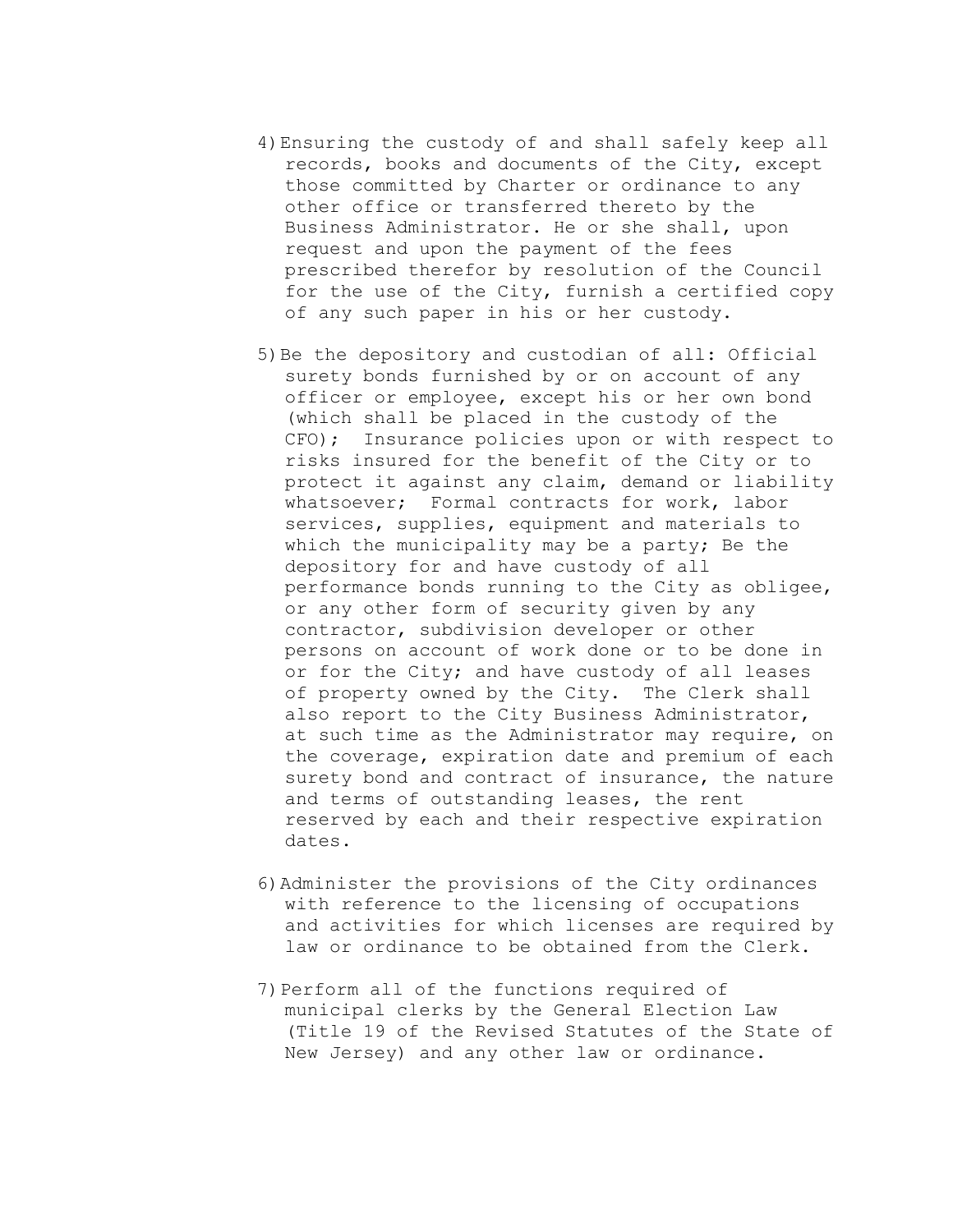Have such other, different and additional functions, powers and duties as may be prescribed by law or ordinance or delegated to him/her by the City Administrator.

- 11. §2-7.5 remains unchanged.
- 12. §2-8.1 entitled "Department Established" is amended and shall read as follows:
	- *a. Appointment of Director; City Business Administrator to Supervise this Department.* Under the supervision of the City Business Administrator there shall be a Department of Public Works, Parks and Public Property, the head of which shall be the Director, who shall be appointed by the Mayor.
	- *b. Department Powers and Duties Generally.* This Department shall provide for the proper and efficient conduct of all public works' functions of the municipal government and shall provide technical advice and assistance to other departments and agencies as needed. It shall administer and control the following functions and the construction, operation and maintenance of public works, improvements, facilities and services relating thereto:
		- 1. Storm sewers and drains.
		- 2. Streets, bridges, roads and sidewalks.
		- 3. Rivers, streams, waterfronts and flood damage control and reduction.
		- 4. Traffic engineering and street lighting.
		- 5. Public buildings.
		- 6. Parks, greens, trees and recreational facilities.
		- 7. Garbage and recycling.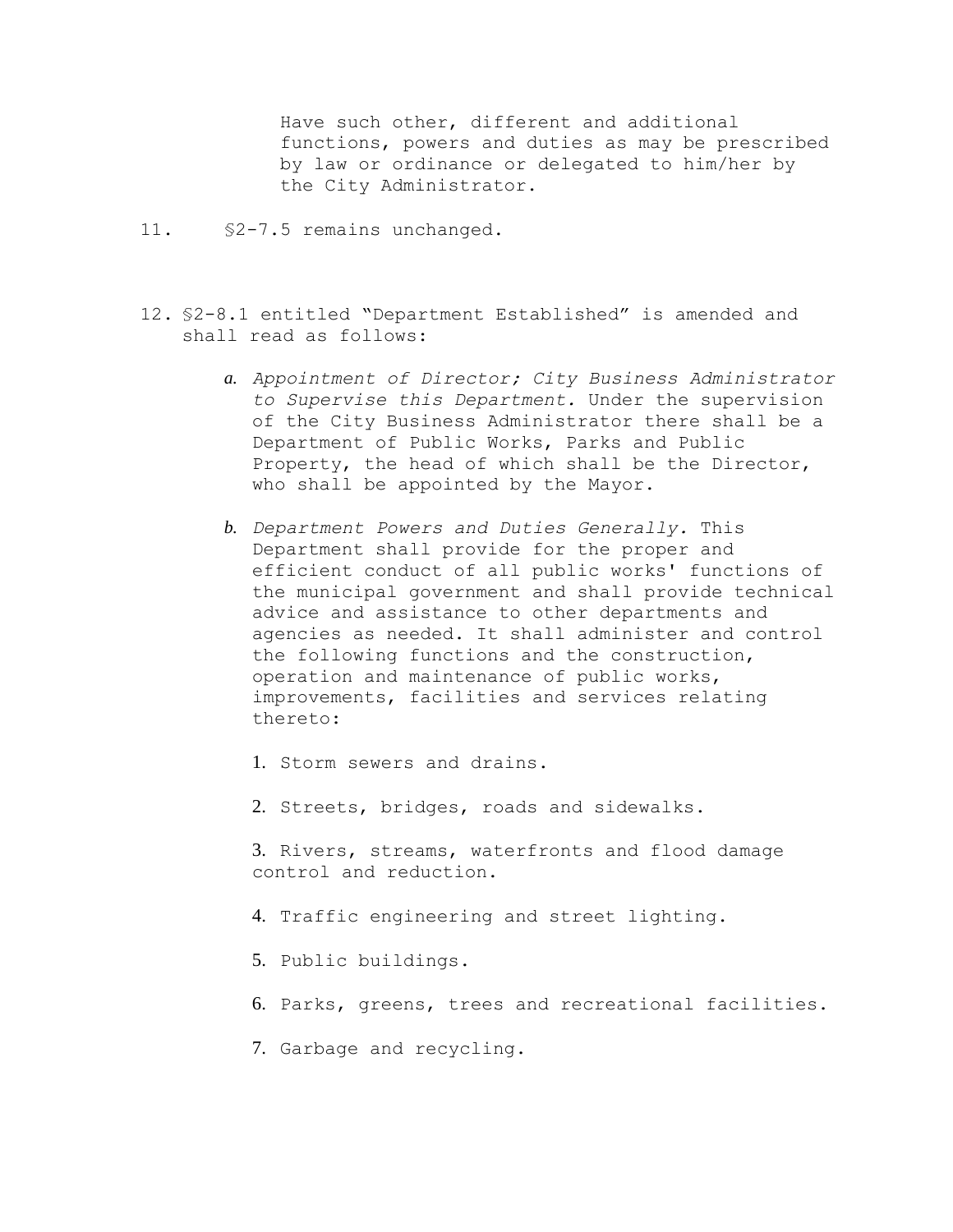- 13. §§2-8.2 through 2-9.1 remain unchanged.
- 14. §2-9.2 entitled "Powers and Duties of the Board of Health" is amended and shall read as follows:

The Board of Health shall have all the functions, powers and duties of a local Board of Health under Title 26 of the New Jersey Revised Statutes.

- 15. §§2-9.3 through 2-9.5 remain unchanged.
- 16. §2-9.2 entitled "**Department of Public Safety Established.**" is amended and shall read as follows:

Under the supervision of the City Business Administrator, there shall be a Department of Public Safety composed of a Police Director, the Police Department and the Office of Emergency Management.

17. §§2-10.2 through 2-10.4 remain unchanged.

## **ARTICLE TWO. Repealer, Severability and Effective Date.**

- 1. Repealer. Any and all Ordinances inconsistent with the terms of this Ordinance are hereby repealed to the extent of any such inconsistencies.
- 2. Severability. In the event that any clause, section, paragraph or sentence of this Ordinance is deemed to be invalid or unenforceable for any reason, then the City Council hereby declares its intent that the balance of the Ordinance not affected by said invalidity shall remain in full force and effect to the extent that it allows the City to meet the goals of the Ordinance.
- 3. Effective Date. This Ordinance shall take effect upon proper passage in accordance with the law.

**MAYOR**

**CITY CLERK, RMC/CMR**